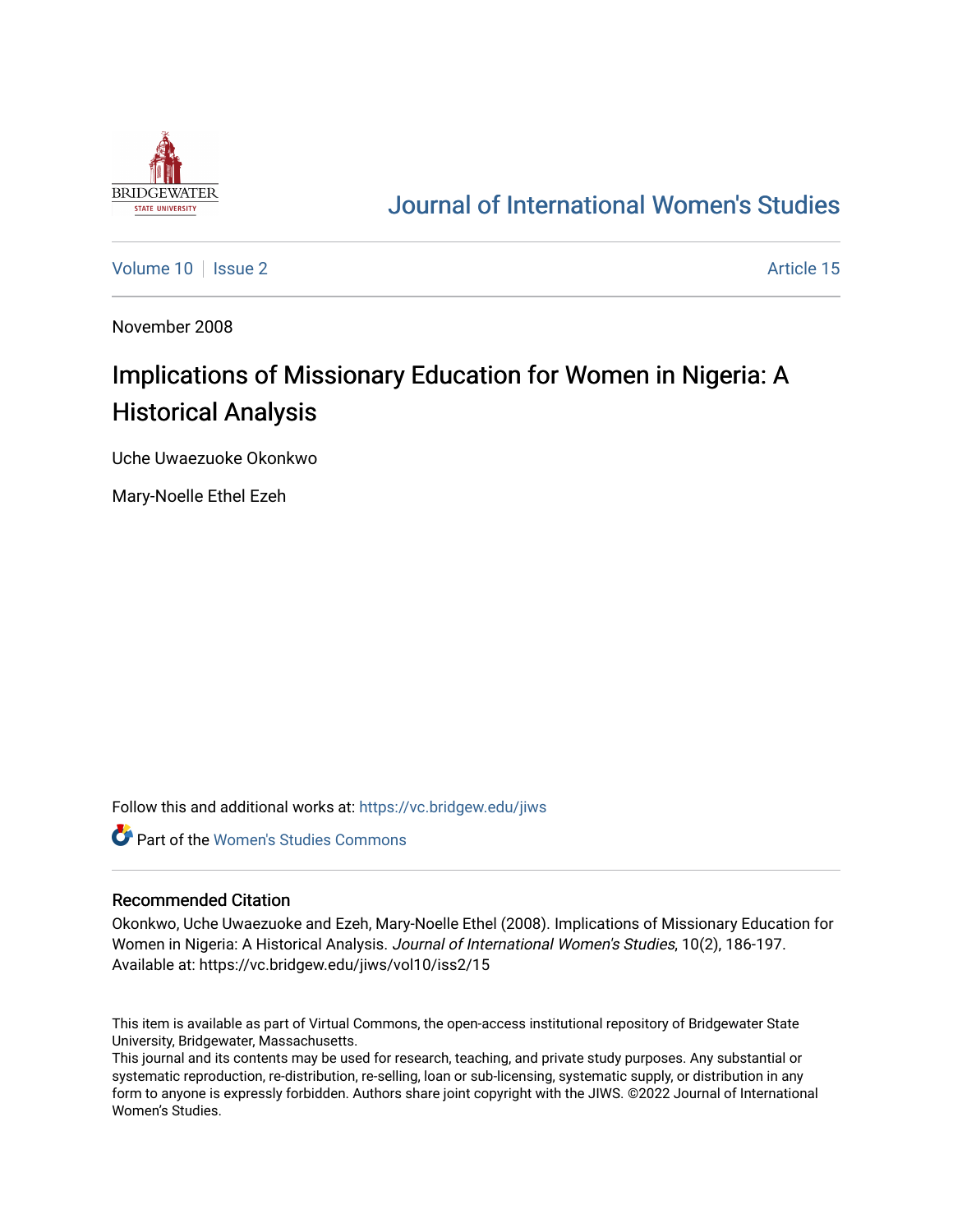This journal and its contents may be used for research, teaching and private study purposes. Any substantial or This journal of Women and Ezeptic months care in Nigeria and Education, Representation or substantial or distribution in any form systematic reproduction, are distribution of Missionary Education in any form in Nigeria and to anyone is expressly forbidden. ©2008 Journal of International Women's Studies.

## **Implications of Missionary Education for Women in Nigeria: A Historical Analysis**

By Okonkwo, Uche Uwaezuoke<sup>1</sup> and Ezeh, Mary-Noelle Ethel<sup>2</sup>

#### **Abstract**

Education is a key factor in human development and social transformation. The problematic of women development in Nigeria traces its roots in the type of education dispensed by missionary agencies and the British colonial administration. Christian Missionaries were the first to initiate the development of western education in Nigeria. Government participation first took the form of giving limited financial assistance to voluntary agencies and gradually developed into the recognition of education as the responsibility of the Government. The present study is a historical analysis of the evolution of the development of education in Nigeria in relation to the contemporary women question it seeks to establish the place of girls' education in the missionary and government overall plan for the education of Nigerian youth. The objective of the study is to demonstrate the significant economic, social and political implications of the government controlled education for women in Nigeria. If women still lag behind in these three key areas of human development, the history of education has had its own contributions to make. The primary source of the study is based on archival data in form of annual and periodic reports, programme of education for boys and girls, statistical information and relevant government publications.

*Keywords:* Missionary, education, Nigerian women

#### **Introduction**

 The first part of this study presents the historical development of western education in Nigeria through the initiative of the Christian missions, who were later joined by the British colonial administration. The work takes a critical look at the curriculum of studies proposed for boys and girls at the primary and secondary school levels and examines its implication for women development. It further studies the place of female instruction in the education reform of F.D. Lugard. It analyses critically the statistical representation of girls in the education report of 1928 and explores its implications for women development. The paper concludes by relating the contemporary weak economic, social and political situation of women in Nigeria to the overall low position of female instruction in the history of the development of education in Nigeria.

#### **The early development of missionary and colonial education in Nigeria**

 The development of education in Nigeria preceded the political unity of the nation. It was in 1842 that Rev. Thomas Freeman and the couple De Graft of the Wesleyan Methodist first arrived in Nigeria to establish a mission and a school. In 1878, the mission established its first boys' school at Lagos and a girls' school in the same town

 1 Ebonyi State University, Abakaliki, Nigeria

<sup>2</sup> Anambra State University P.M.B. 02 Uli Ihiala L.G.A. Nigeria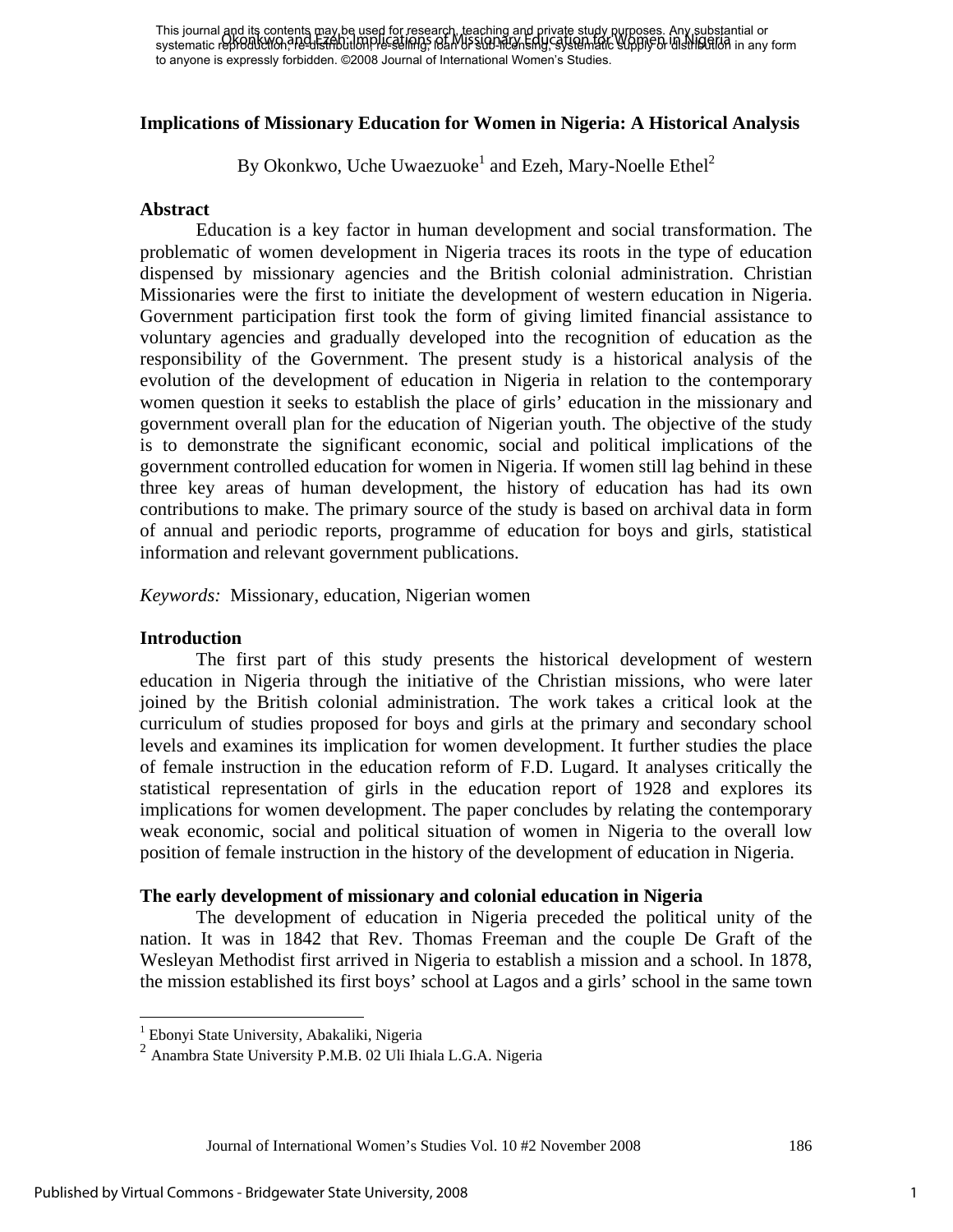in 1895. The Church Missionary Society opened its first school at Abeokuta in 1846 and had four schools at Badagry, Lagos, Abeokuta and Ibaddan by the end of 1949. In 1859, the mission started a grammar school at Lagos and opened its first Girl's school in Eastern Nigeria at Ogbunike in Onitsha district in 1895. In 1872, four French Catholic Sisters organized education for girls at Lagos, while the S.M.A. Priests established St. Gregory's Grammar school in the same town in 1876. The Holy Ghost Fathers began the first Catholic school at Onitsha on the East of the Niger in 1886. The Catholic mission also opened two convent schools at Abeokuta and Onitsha in 1886 and 1892 respectively. The United Free Church founded the famous Hope Waddell Training Institute at Calabar in 1895. The different Christian missions used school as an organ of religious instruction, character formation, skill acquisition and initiation into the three basic elements of reading, writing and arithmetic.

 The first government financial contribution to education in Nigeria was recorded in 1877 when the Lagos administration made a grant of £200 to each of the three missionary societies working in the Colony and renewed it annually until 1882 (Lewis 1956:27). 1886 saw the birth of the first purely Nigerian education ordinance, which provided for a Board of Education consisting of the Governor, members of the Executive Council and four other nominated members. The ordinance also set up conditions for financial assistance to schools. This marked the beginning of the colonial government policy of grant-in-aid of education, a system by which the administration provided financial assistance to voluntary agencies and, in return, exercised some control. The grant was awarded for good organization, discipline, number of enrolment and academic performance.

 In 1899, the colonial government established its first school in Lagos for the education of Moslem children (Phillipson 1948:12). With the creation of the Protectorate of Southern Nigeria in 1900, government opened a primary school in Benin City in 1901. The administration also started to exercise some control over the educational development in the Protectorate. In 1903, it created a Department of Education and issued an education proclamation, which laid down rules for instructions in primary, secondary and technical schools (Public Record Office 1903, CO588/1). The proclamation classified schools into three categories: government, assisted and unassisted school. Government schools were the educational institutions established and financed by the administration. Assisted and unassisted schools belong to the voluntary agencies, but while the former qualify for the government financial aid and control, the latter remained autonomous. By 1904, the colonial administration had established 6 primary schools: 3 for boys and 3 for girls. Four years later, the government schools counted 40:6 in the Western Province, 18 in the Central Province and 16 in the Eastern Province (Phillipson 1948:6).

#### **1909 Curriculum and its implications for women's development**

 In 1909, the colonial administration enacted a new code of education to cover the merged territories of Lagos Colony and the Protectorate of Southern Nigeria. The code graded the educational institutions into infant, primary, secondary, technical, agricultural schools and training colleges for teachers. It created the office of "Director for public instructions" and demanded the appointment of liaison managers for accredited assisted

Journal of International Women's Studies Vol. 10 #2 November 2008 187

2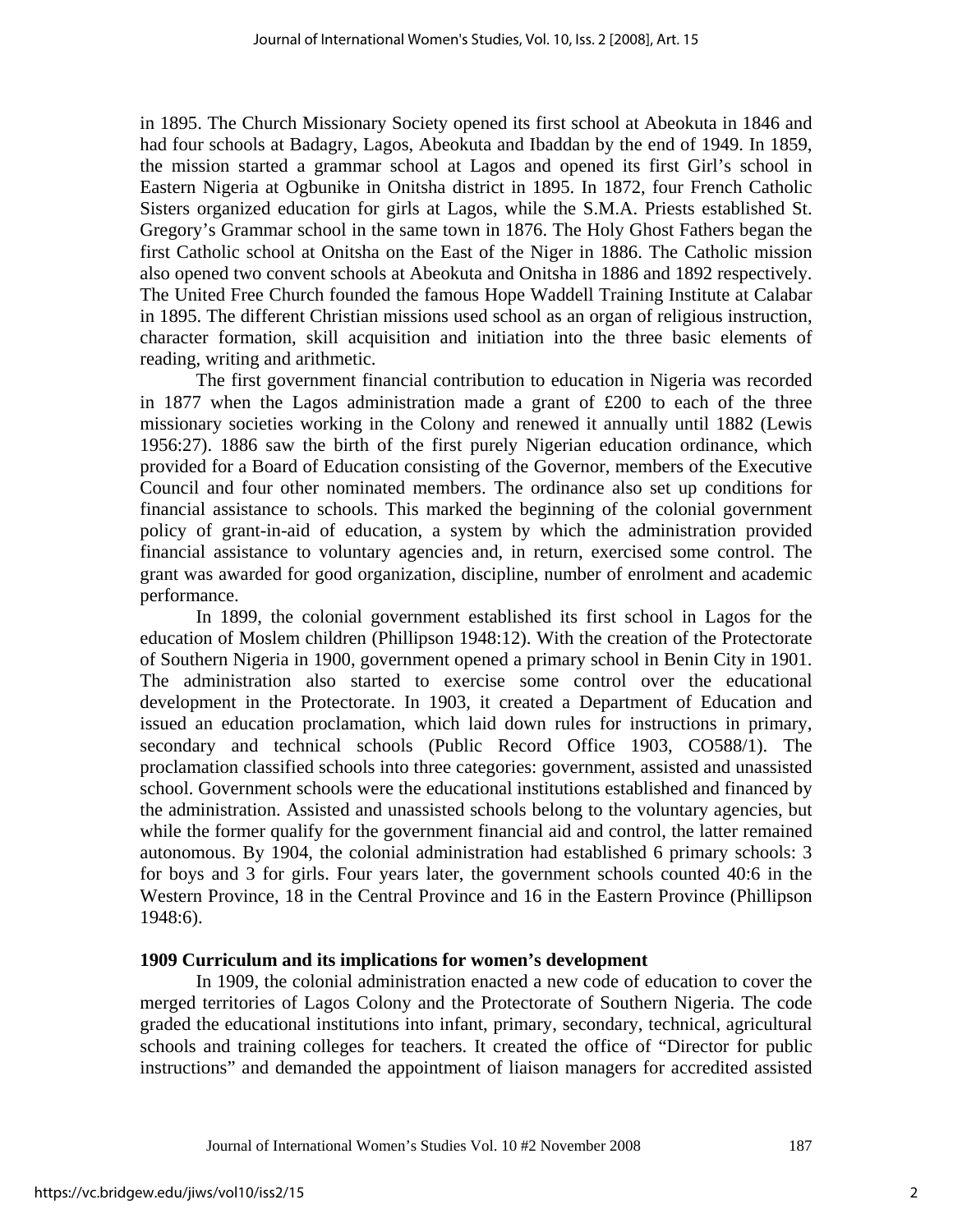schools. Paragraph VII of 1909 education code listed the syllabus for the different levels. A close analysis of the proposed subjects for boys and girls is very revealing.

| $\mathcal{O}$ ynabus for primary schools 1707 (Couc of Equication, 1707) |                                      |  |  |  |  |
|--------------------------------------------------------------------------|--------------------------------------|--|--|--|--|
| <b>Obligatory subjects for boys</b>                                      | <b>Obligatory subjects for girls</b> |  |  |  |  |
| Colloquial English and Nature study                                      | None                                 |  |  |  |  |
| Reading with translation into vernacular, meaning of                     | Same as boys                         |  |  |  |  |
| words and simple Grammar                                                 |                                      |  |  |  |  |
| Arithmetic                                                               | Same as boys                         |  |  |  |  |
| Hygiene and sanitation                                                   | Same as boys                         |  |  |  |  |
| Manual Training to include drawing or shorthand                          | Domestic Economy – Cookery or        |  |  |  |  |
| from standard III                                                        | Bakery, Plain Needlework and         |  |  |  |  |
|                                                                          | Laundry.                             |  |  |  |  |
| <b>Moral Instruction</b>                                                 | Same as boys                         |  |  |  |  |
| <b>Optional subjects</b>                                                 | <b>Optional subjects</b>             |  |  |  |  |
| <b>History and Geography</b>                                             | None                                 |  |  |  |  |
| Singing                                                                  | Same as boys                         |  |  |  |  |
| Drill and physical exercise                                              | Same as boys                         |  |  |  |  |

**Syllabus for primary schools 1909 (Code of Education, 1909)** 

| <b>Obligatory subjects for boys</b>              | <b>Obligatory subjects for girls</b> |  |  |
|--------------------------------------------------|--------------------------------------|--|--|
| Colloquial English, Reading, Elementary Grammar, | Same as boys                         |  |  |
| Literature                                       |                                      |  |  |
| Writing to include Dictation and Composition     | Same as boys                         |  |  |
| Arithmetic to include Measuration                | Arithmetic                           |  |  |
| History                                          | Same as boys                         |  |  |
| Geography                                        | Same as boys                         |  |  |
| Drawing                                          | <b>Domestic Economy</b>              |  |  |
| Latin or French                                  | None                                 |  |  |
| Algebra                                          | None                                 |  |  |
| Geometry                                         | None                                 |  |  |
| <b>Optional subjects</b>                         | <b>Optional subjects</b>             |  |  |
| Natural science                                  | None                                 |  |  |
| Already obligatory                               | Algebra/Geometry                     |  |  |
| Drill and physical exercise                      | Same as boys                         |  |  |

 A comparison of the proposed subjects for boys and girls unmasks the colonial government's attitude towards male and female education. At the primary level, compulsory subjects for boys consisted of colloquial English, elementary science, drawing and shorthand. In place of these scientific and job-oriented subjects, female education was tailored towards domestic science and home management. While boys were given the choice of studying the literary subjects of history and geography, girls were kept in complete ignorance. The disparity becomes even more glaring in secondary schools. At this level, boys added the study of algebra, geometry, French or Latin as compulsory subjects. They also continued the study of fine arts, shorthand, history and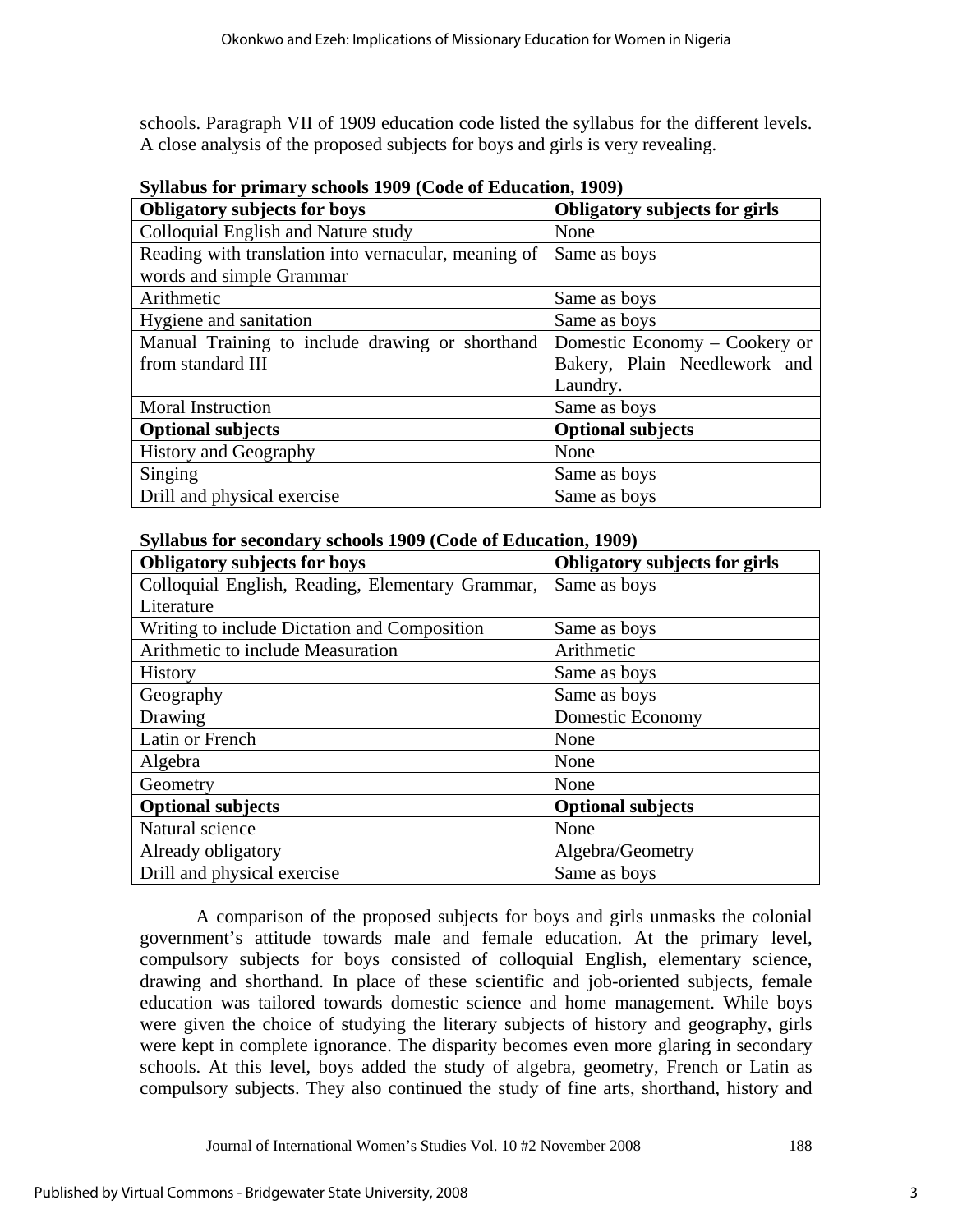geography. Girls, on the other hand, deepened their knowledge of domestic science. They undertook history and geography. They were, however, denied the study of the classic and modern languages of Latin and French.

 From the economic perspective, young men leaving school were better equipped with job oriented subjects that enabled them to seek employment in the public and private sector. On finishing primary education, some of the young men gained the pen-pushing jobs as junior clerks, while others got employed in the government railway, public works and marine department. The employment opportunity offered men better footing in the nascent money economy and thus created a shift of balance for the womenfolk whose primary education offered very little chance in the job market. Socially, boys' early exposure to literary and scientific education contributed to the preponderance of the male population in the new emerging social elite, which provided the political leadership of the nationalism of the twentieth century.

 Girls, on the hand, were kept at a disadvantage in the market economy as their education oriented them towards assuming unpaid domestic functions. They were ill equipped for job competition. Although the Nigerian women traditionally occupied a prominent position in the world of commerce, the colonial education policy made no provisions to introduce relevant related subjects in the curriculum for girls. The lacuna left the female population further ill-equipped to meet the challenges of the changing rules of commerce in a fast mutating society. Moreover the absence of natural science, menstruation and drawing the curriculum for girls reflects the late entry of women in certain high-ranking professions like medicine, pharmacy, engineering etc.

 Missionary societies reinforced the domestication of female education through the establishment of training centers for girls, which aimed at preparing them for marriage. Girls admitted at the centers were often fiancées or wives of teachers and catechists. The curriculum of education around marriage centers on domestic science, hygiene and training in leadership among women. The Church Missionary Society ran such women training centers at Akure in Western Nigeria and at Ogbunike, a few kilometers from Onitsha in the East. The Methodist conducted a center at Ilesha in the West, while the Catholic mission, operating in Eastern Nigeria, joined the race in the late 1930s.

## **Female instruction in the education reform of F.D. Lugard**

 If the colonial government stepped in late in the development of education in Nigeria, once on board, it did not hesitate to lay down principles and seek to control the system. This was one of the ambitions of Fredrick Lugard at the political amalgamation of the Colony and the Protectorate of Southern Nigeria with the Protectorate of Northern Nigeria in 1914. In that year of amalgamation, F.D. Lugard drafted an education ordinance that embodied the new policy of the colonial administration in educational matters. The ordinance, which came into effect in 1916, advocated the principle of cooperation between the government and the voluntary agencies. It allotted to the administration the responsibility of bringing the voluntary agencies in line with the government policy in education, irrespective of financial or non-financial assistance. To effect the government set goals, the 1916 education ordinance stated thus:

(1) Educational agencies, whether controlled by government or mission should cooperate with the common object, and as far as possible by similar method of discipline and instruction.

Journal of International Women's Studies Vol. 10 #2 November 2008 189

4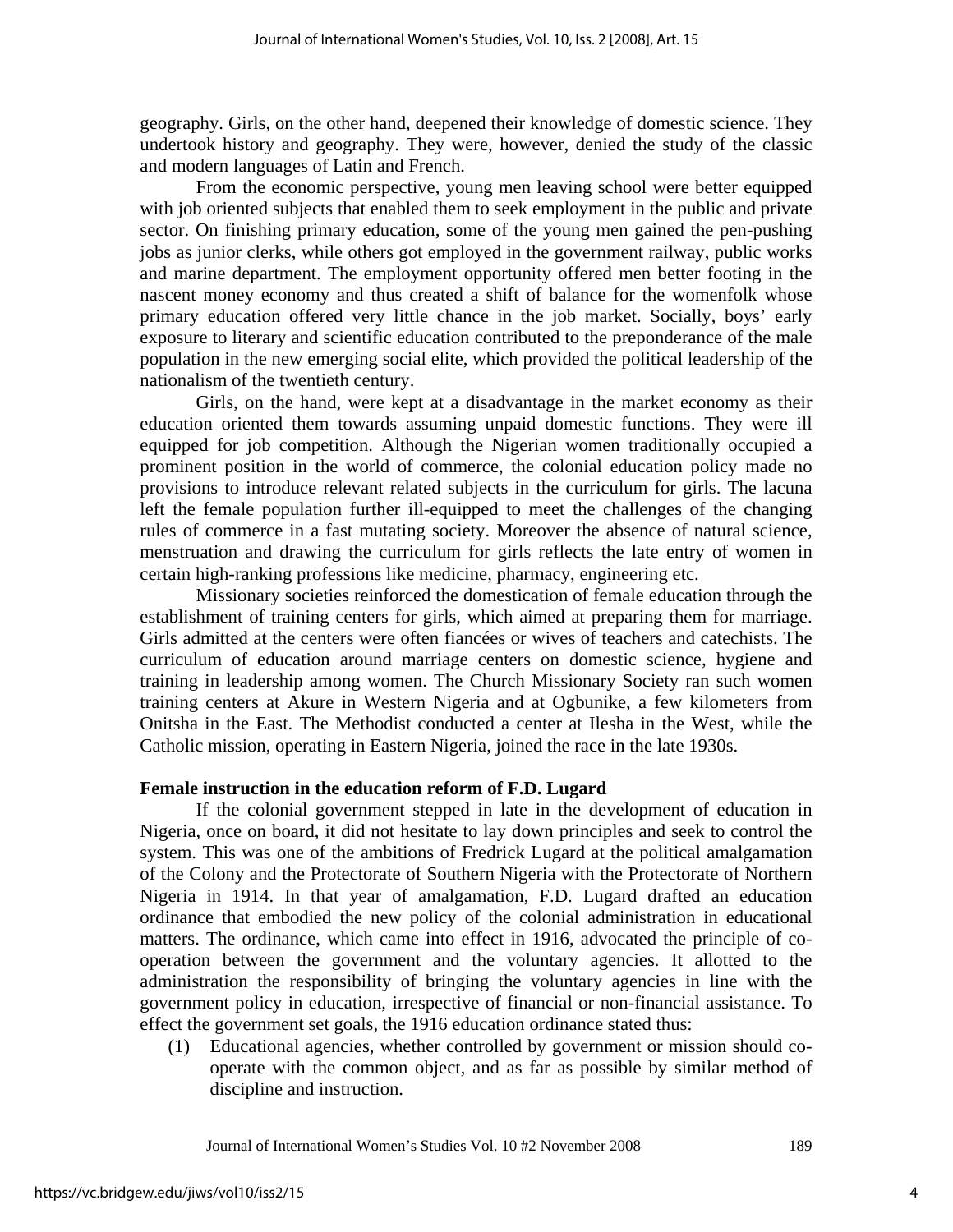(2) Government should exercise some measure of control over all schools, even though not assisted by grants, and endeavour to bring them in line with the general policy (F.D. Lugard 1920:64).

In 1916, there were about 20,000 pupils enrolled in the Christian missions' unassisted schools whose exact number still remained largely unknown (Lewis 1965:25). In order to curtail the proliferation of unassisted non-supervised schools, and to encourage the existing ones to come under the umbrella of government control, the code replace the rigid method of grant award on the basis of annual result with a more flexible system. The 1916 education ordinance also spelt out the three types of education required in Nigeria. The first was the literary or western academic style of education. It was geared towards preparing boys to hit the market economy as teachers, clerks, accountants, government and commercial agents. It also trained young men for potential positions of responsibility in the management and administrative sector.

 It is in defining the set objectives and the direct beneficiaries of the literary education that F.D. Lugard unmasks his covert exclusion of the female population in quality education. In his amalgamation report of 1920, the then Governor-general of Nigeria alluded explicitly 2 times to boys as the direct beneficiaries of literary education (F.D. Lugard 1920:61). In a similar development, the author of the amalgamation report also named boys as the target for the second type of education: job-oriented technical training. Indeed, F.D. Lugard spelt out the direct beneficiaries of technical education in the following words:

The second-class to which I have referred, includes those who seek a technical or manual training. Most of the openings for such boys are in the railway, marine, public works or printing departments where the machinery driven by steam or electricity is used... Boys who have passed the fourth or fifth standard in a provincial (or non-government) schools will be accepted as apprentices, and trained in batches, their pay rising with each complete year of service, if passed as efficient (F.D. Lugard 1920:63-64)

 The third named category of education was elementary schooling. This type of education was aimed at the peasants who sought neither literary education nor the job driven technical training. The objective of this model of instruction was to: "train character and promote habits of discipline, industry and truthfulness (whether Christian or Moslem), and to fit the pupils for life in their own villages, and the improvement of the standard of that life" (F.D. Lugard 1920:64).

 The explicit mention of boys as direct beneficiaries of literary and technical education leaves one no room but to lump girls in the third category of rudimentary schooling. It was then common practice of the native population to terminate prematurely girls' education for domestic functions, economic constraint and the demands of early marriage. The colonial administration acquiesced with the practice and adopted it as a policy for female education. Thus, long before the education reform of F.D. Lugard in 1916, the premature termination of girls' education at primary level had become the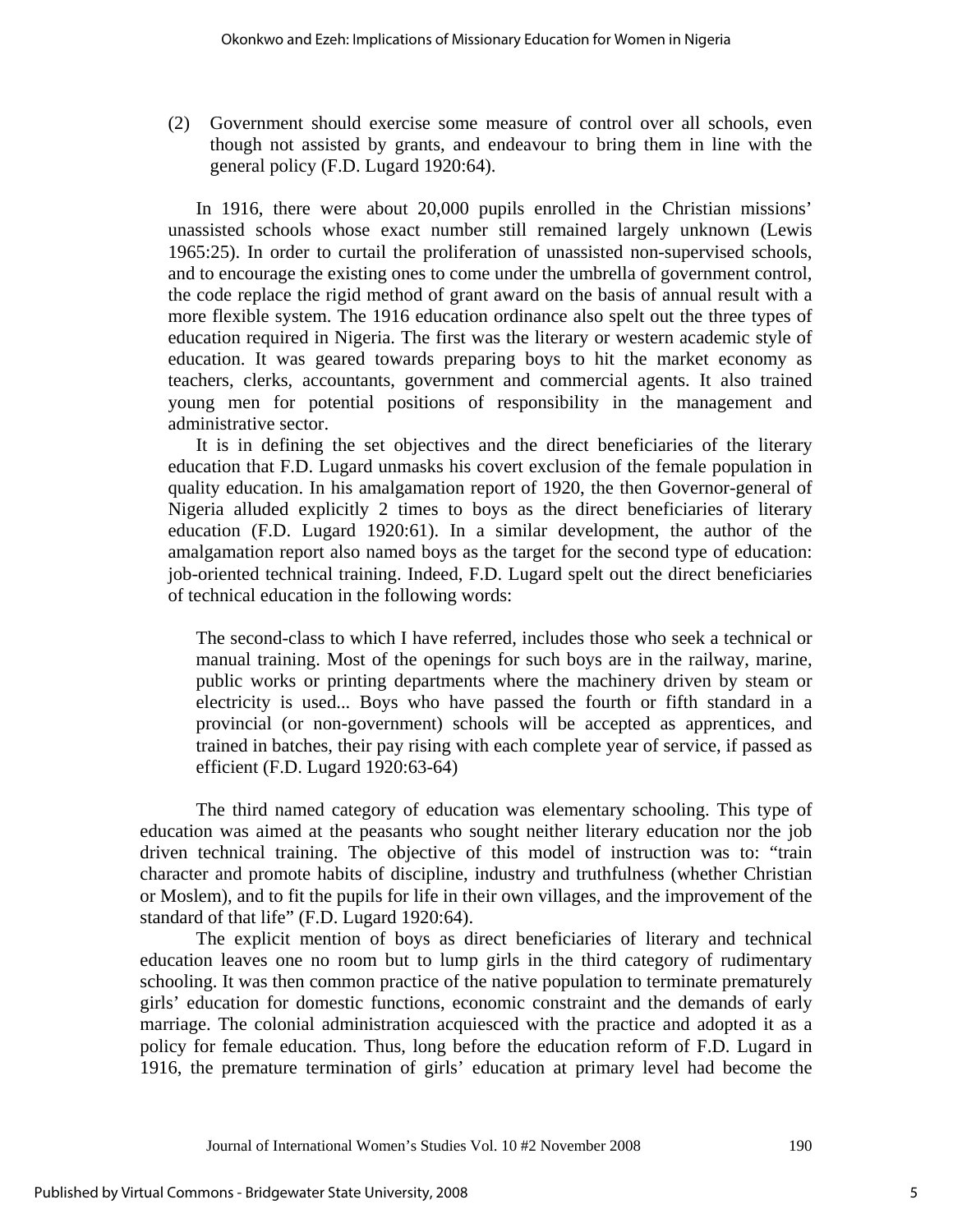practice of the colonial administration. The practice was made known as early as 1930 in the report of the Director of Education.

The native of Southern Nigeria has however no religious objection to the education of women as is found in Mohammedan countries. In many cases natives are quite willing to send young native female children to primary schools, though as a rule these are withdrawn at an early age to follow domestic occupations. The influence of women chiefs and trades in certain parts of the Protectorate seems to point to the non-existence of racial prejudice to female education. The policy of the Education Department is therefore to admit girls to primary school up to the age of fourteen (Public Record Office 1903, C.O. 588/2).

 The Lugard education reform of 1916 thus endorsed and reinforced the general practice of low-level education for girls. The colonial administration ran a dual type of education policy for boys and girls. For boys, it was education for potential leadership positions and for posts in the administrative and technical services. For girls, it was education for self-improvement, domestic functions and rural life. The dual education policy left the Nigerian women socially backward, economically impoverished and politically handicapped as potential leaders.

## **Women in the new phase of greater government control of education.**

 1925 marked the beginning of a more aggressive government control of education in the entire British Tropical Africa. This period of government greater control of educational matters was ushered in the publication of the memorandum titled: member of the Advisory Committee that deliberated on the content of the memorandum. The memorandum allotted to the government the right to direct and supervise educational policy for all schools. It accepted the co-existence of government and voluntary agency schools and called for cooperation. The memorandum also advocated mass enlightenment for the common folk and a more literary and professional education for potential African leaders. An extract of the memorandum reads thus:

The first duty of education is to raise the standard alike of character and efficiency of the bulk of people, but provision must also be made for the training of those who are required to fill the posts in administrative and technical services as well as those who as chiefs will occupy position of exceptional trust and responsibility (Cmd: 2347 1925:3)

 In 1927, the colonial administration enacted a new education in line with the principles laid down in the "Educational policy in British Tropical Africa". The important features of the ordinance include the following:

- 1. It demanded a registration of all teachers and that no unregistered person should teach in any school.
- 2. it gave the Governor the power to control the opening of schools and to close schools considered inefficient on the advice of the Director of education.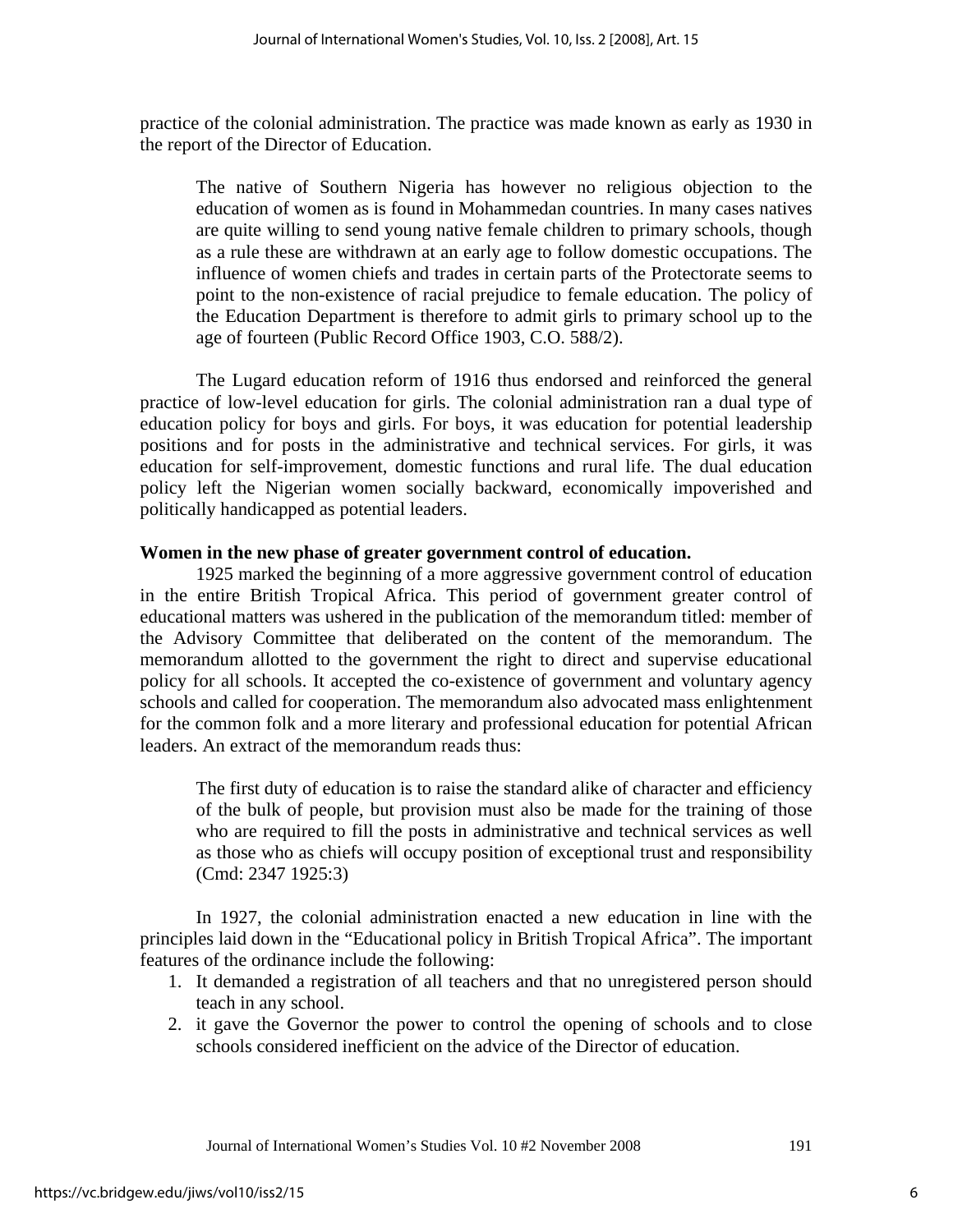- 3. The Board of `Education was enlarged to include representatives of mainline voluntary agencies, in the hope of ensuring co-operation and `collecting useful information for policy making.
- 4. The ordinance also made provisions for voluntary agencies to appoint supervisors to their schools (Education code, Colony and Southern Provinces, 1927).

The code went further to make important changes in the system of awarding grant in aid of education. The efficiency of the schools still remained the criteria as it was in the 1916 code. The grant payable varied according to the percentage of the total amount the school paid as teachers' salary. The regulation laid down the minimum rates for the payment of capitation grant. The minimum was placed at £9 per annum for probationary teachers, £30 for elementary teachers and £40 for higher elementary. Women teachers were rated at two-thirds of the above figures. The women teachers were rated at two –thirds of the above figures. The woman teacher was therefore subjected to receive one-third less than her male embark on teaching profession is therefore far less attractive than her male counterpart.

## **Girls as the least beneficiaries of government increased expenditure in education.**

The 1927 education code can be considered a landmark in the history of education in Nigeria because it gave order and direction to its development and laid the foundation for a system. It made provisions for a more efficient increase of expenditure on education through revisiting the existing system of grant-in-aid of education. Thus, while the government expenditure on education stood at 1.5% of the total revenue for the fiscal year 1922-1923, the figure rose to 5% from 1926 to 1929 (L.J. Lewis 1965:39). It is however pertinent to ascertain the direct the beneficiaries of the increased expenditure in education. To this effect, the statistics of the annual education report for the year 1928 are very revealing (annual Education Report, Southern Provinces, 1928). The figures of the average attendance for primary and secondary schools, displayed in the tables below, are drawn from the report. The overall percentage of girls has been worked to reflect and highlight disparity in the education of boys and girls both from perspective of the government and the Christian missions' agencies.

| o<br><b>Province</b> | N of Sch.      | <b>Boys</b> | <b>Girls</b> | <b>Total</b> | % of Girls |
|----------------------|----------------|-------------|--------------|--------------|------------|
| Colony               | 5              | 584         | 79           | 663          | 11.9%      |
| Benin                | 14             | 1,994       | 136          | 2,130        | 6.3%       |
| Calabar              | 6              | 1,356       | 67           | 1,423        | 4.7%       |
| Ijebu                |                |             |              |              |            |
| Ogoja                | $\overline{2}$ | 225         | 17           | 272          | 6.2%       |
| Ondo                 |                | 132         | 13           | 145          | 8.9%       |
| Onitsha              | 3              | 781         | 24           | 805          | 2.9%       |
| Owerri               | 7              | 1,512       | 107          | 1,619        | 6.6%       |
| Oyo                  |                | 197         | 28           | 225          | 12.4%      |
| Warri                | $\overline{4}$ | 707         | 105          | 812          | 12.9%      |
| Total                | 49             | 8,440       | 703          | 9,143        | 7.6%       |

**Table Average attendance in Government primary schools in 1928.**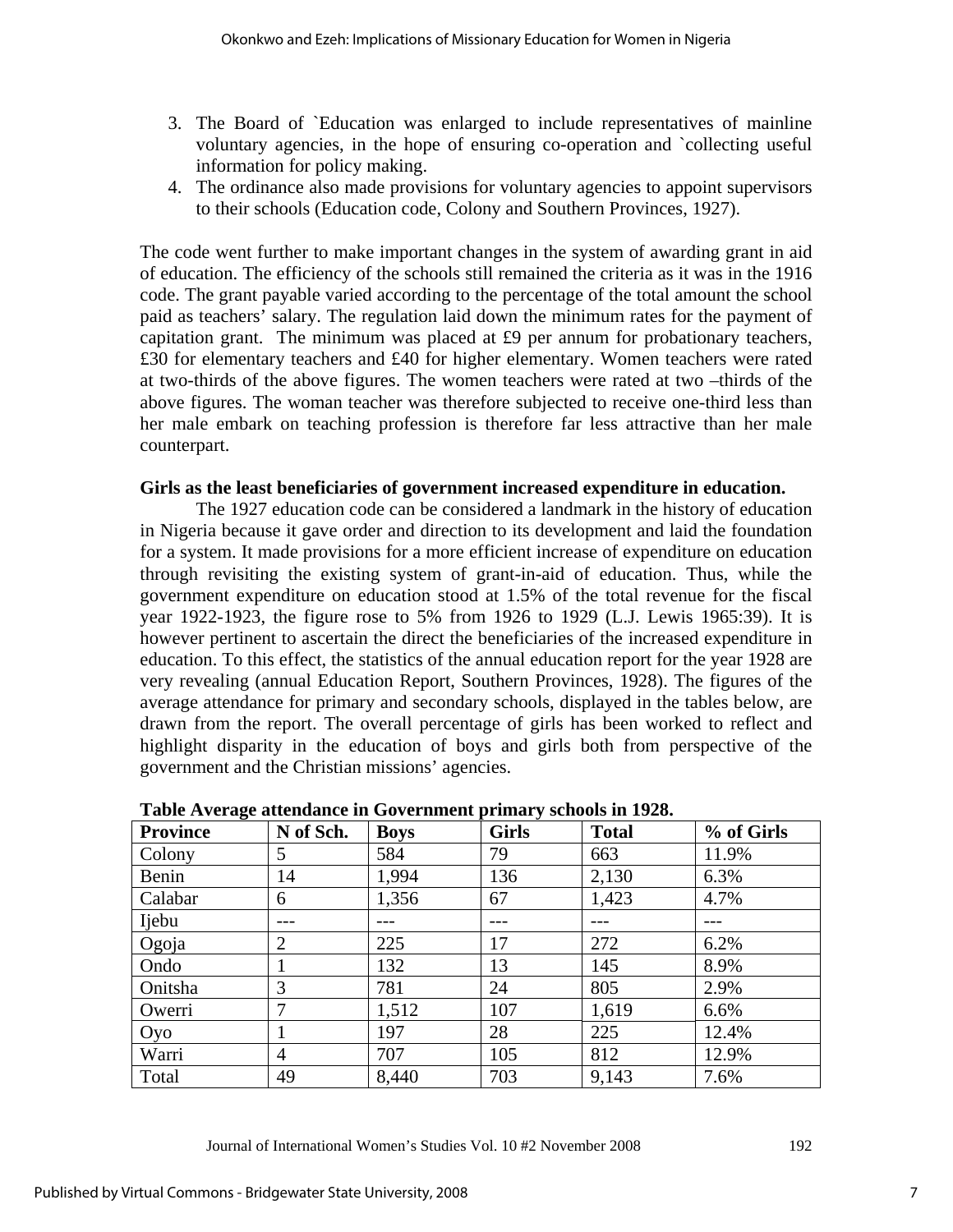The Benin province comes up as the highest beneficiary of government funded education with a total number of 14 schools and 2, 130 school children. Yet only 6.3% girls are beneficiaries of the government education fund. The Owerri province, with a total number of 7 schools, registers only 6.6% of girls out of the 1,619 pupils receiving education in government schools, scores highest with 12.9% and is followed by Oyo with 12.4%. Lagos provinces rates third, providing 11. 9% girls education in its 5 schools. On the whole, only 7.6% of female population is beneficiary of the government funded schools as against 92.3% of the male population.

| <b>Province</b> | <b>Denomination</b>     | No of           | <b>Boys</b> | <b>Girls</b>   | <b>Total</b> | $%$ of       |
|-----------------|-------------------------|-----------------|-------------|----------------|--------------|--------------|
|                 |                         | school          |             |                |              | <b>Girls</b> |
| Colony          | Anglican                | 11              | 1,720       | 803            | 2,523        | 38.8%        |
|                 | Roman Catholic          | $\overline{7}$  | 1,130       | 916            | 2,046        | 44.7%        |
|                 | Wesleyan                | $\overline{7}$  | 894         | 365            | 1259         | 28.90%       |
|                 | <b>African Church</b>   | $\overline{2}$  | 250         | 78             | 328          | 23.7%        |
|                 | <b>American Baptist</b> | $\mathbf{1}$    | 258         | 95             | 353          | 26.9%        |
|                 | Total                   | 28              | 4,252       | 2,257          | 6,509        | 34.6%        |
| Abeokuta        | Anglican                | 9               | 931         | 286            | 1,217        | 23.5%        |
|                 | Roman Catholic          | $\overline{2}$  | 230         | 146            | 376          | 38.8%        |
|                 | Wesleyan                | $\overline{4}$  | 339         | 91             | 430          | 21.1%        |
|                 | <b>American Baptist</b> | 1               | 115         | $---$          | 115          | $---$        |
|                 | Total                   | 16              | 1,615       | 523            | 2,138        | 24.4%        |
| Calabar         | United F. Church        | 22              | 3,414       | 1,403          | 4,817        | 29.1%        |
|                 | Roman Catholic          | $\overline{3}$  | 536         | 262            | 798          | 32.8%        |
|                 | Qua Ibo                 | 8               | 870         | 130            | 1,000        | 13%          |
|                 | Methodist               | 8               | 1,081       | 122            | 1,203        | 10.1%        |
|                 | Wesleyan                | $\overline{3}$  | 344         | 23             | 367          | 6.2%         |
|                 | N.Delta pastorate       | $\overline{2}$  | 180         | 42             | 222          | 18.9%        |
|                 | African Church          | $\overline{2}$  | 491         | 159            | 650          | 24.4%        |
|                 | Total                   | 48              | 6,916       | 2,141          | 9,057        | 23.6%        |
| Ijebu           | Anglican                | 20              | 2,225       | 863            | 3,088        | 27.9%        |
|                 | <b>African Bethel</b>   | $\mathbf{1}$    | 184         | 45             | 229          | 19.6%        |
|                 | Wesleyan                | 5               | 597         | 306            | 903          | 33.8%        |
|                 | Total                   | $\overline{26}$ | 3,006       | 1,214          | 4,220        | 28.7%        |
| Ogoja           | United F. Church        | $\overline{2}$  | 157         | 15             | 172          | 8.7%         |
|                 | Roman Catholic          | $\mathbf{1}$    | 47          | $\mathfrak{Z}$ | 50           | 6%           |
|                 | Total                   | $\overline{3}$  | 204         | 18             | 222          | 8.1%         |
| Ondo            | Anglican                | $\overline{21}$ | 1,279       | 364            | 1,643        | 22.1%        |
|                 | Undenominational        | $\mathbf{1}$    | 80          | $---$          | 80           | $---$        |
| Onitsha         | Anglican                | 13              | 2,194       | 459            | 2,653        | 17.3%        |
|                 | Roman Catholic          | 14              | 3,055       | 262            | 3,255        | 8%           |
| Owerri          | N. Delta Pastorate      | 9               | 1,508       | 279            | 1,787        | 20.6%        |
|                 | United F. Church        | $\overline{7}$  | 783         | 46             | 829          | 5.5%         |
|                 | Methodist               | $\overline{7}$  | 989         | 59             | 1,048        | 5.6%         |
|                 | Roman Catholic          | 5               | 847         | 3              | 850          | 0.3%         |

**Table 2. Average attendance in Christian mission assisted primary schools in 1928.**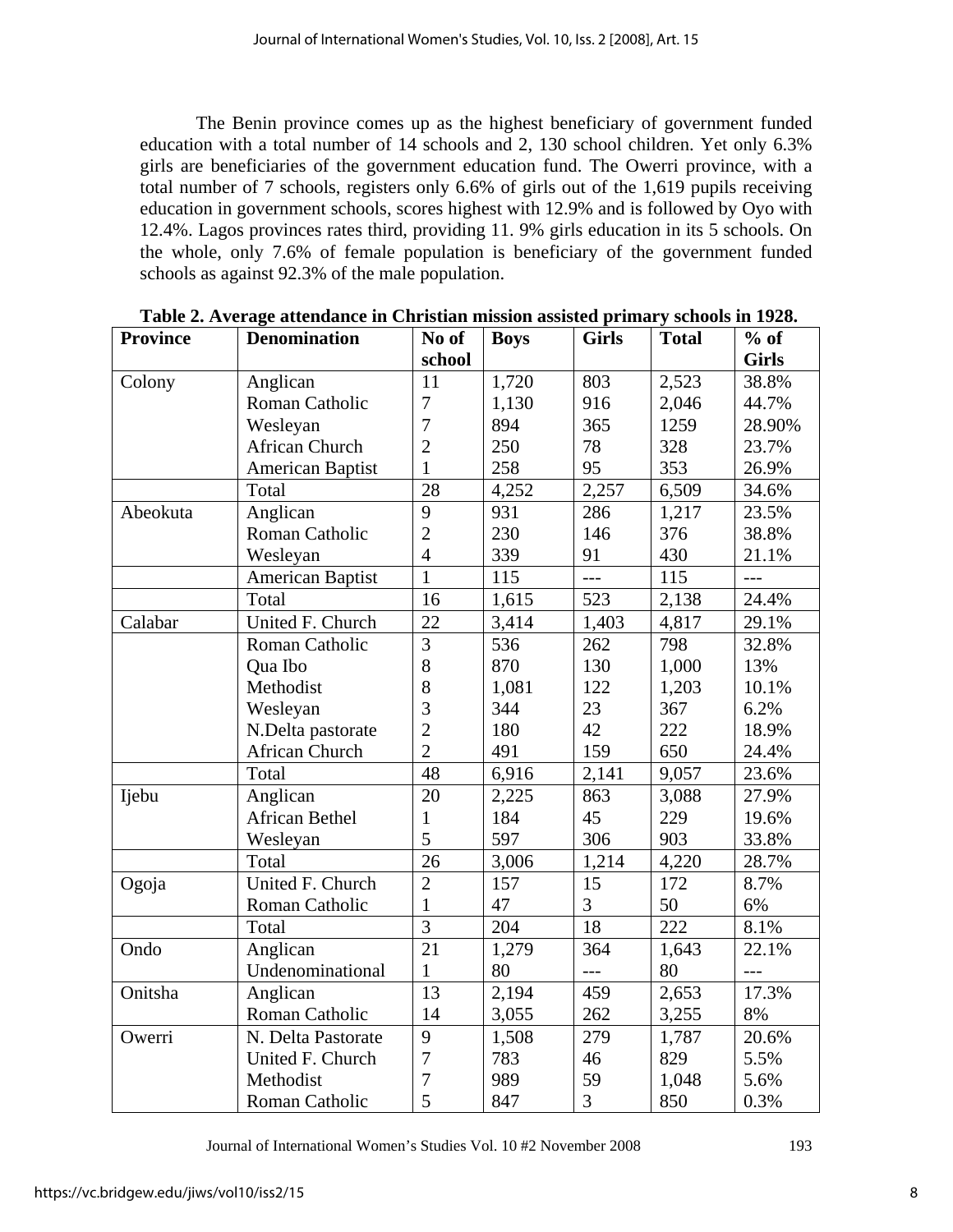|       |                         | $\overline{4}$ | 682    | 140            | 822    | 17%   |
|-------|-------------------------|----------------|--------|----------------|--------|-------|
|       | Anglican                |                |        |                |        |       |
|       | S. Day Adventist        |                | 102    | 7              | 109    | 6.4%  |
|       | African Church          |                | 128    | 6              | 134    | 4.4%  |
|       | N. Delta Native         |                | 95     | $\overline{4}$ | 99     | 4%    |
|       | N. Delta Baptist        |                | 89     | 3              | 92     | 3.2%  |
|       | Christ A. Church        | 1              | 88     | 5              | 93     | 5.3%  |
|       |                         |                |        |                |        |       |
|       | Total                   | 37             | 5,311  | 552            | 5,863  | 9.4%  |
| Oyo   | Anglican                | 21             | 1,378  | 570            | 1,948  | 29.2% |
|       | <b>Roman Catholic</b>   | 4              | 271    | 120            | 391    | 30.6% |
|       | Wesleyan                |                | 441    | 148            | 589    | 25.1% |
|       | <b>American Baptist</b> | 4              | 227    | 107            | 334    | 32%   |
|       |                         |                |        |                |        |       |
|       | Total                   | 36             | 2,317  | 945            | 3,262  | 28.9% |
| Warri | Anglican                | 5              | 611    | 79             | 690    | 11.4% |
|       | Grand total             | 266            | 32,967 | 8,960          | 41,865 | 21.4% |

This statistics representation of the Christian missions' primary education activity is as interesting as it is curious to analyse. It indicates which of the Christian denomination educates the highest number of girls and the area of concentration of its activity. The Roman Catholic mission scores highest Lagos Colony where it educates 44.7%, thanks to the efforts of the Sisters of Our Lady of Apostles. On the contrary, in Owerri province, the Catholic mission educates a total population of 850 pupils with only 3 girls in their midst, giving it 0.3%. in Onitsha province, the mission carters for only 8% of primary schools girls in its schools. The number goes up again at Abeokuta province with 38.8% o f girls receive Catholic education through the remarkable work of Sr. Mary primary schools spread across 6 provinces, but only 1,712 of these children are girls, that is, barely ¼ of the total population.

 The Anglican mission provides education for 27.3% for girls at Ijebu-Ode 38.8%. In Onitsha province, the Anglican mission educates 2 times more girls than the Catholic mission, with its 17.3% as against 8% of the Catholics. The Anglican mission educational work for young girls stands at 29.2% at Oyo province, 23.5% at Abeokuta and 22.1% at Ondo where it is the sole champion. On the whole, the Anglican mission works in 9 out of the 10 provinces represented in the 1928 education report. It holds the highest number of schools with 104 primary schools, but educates only 3,564 girls out of a total population of 14,584 pupils under its care.

 The Wesleyan mission leads in the education of girls at Ijebu province with 33.9% girls attending its primary schools. The number drops to 25.1% at Oyo province and slumps to 6.2% at Calabar province. The mission activity is limited to 5 out of the 10 provinces represented.

 Of the three missions analysed, the Wesleyan mission provides 26.4% of girls' education within its 26 primary schools spread 5 out of 10 provinces. The Anglican mission records 24.4% and owns 104 primary schools in 9 provinces. The Roman Catholic mission work among girls is rated at 23.2%. the mission controls 36 assisted primary schools in 7 provinces. Each of the three missions educates single-handedly more girls than the government with 7.6%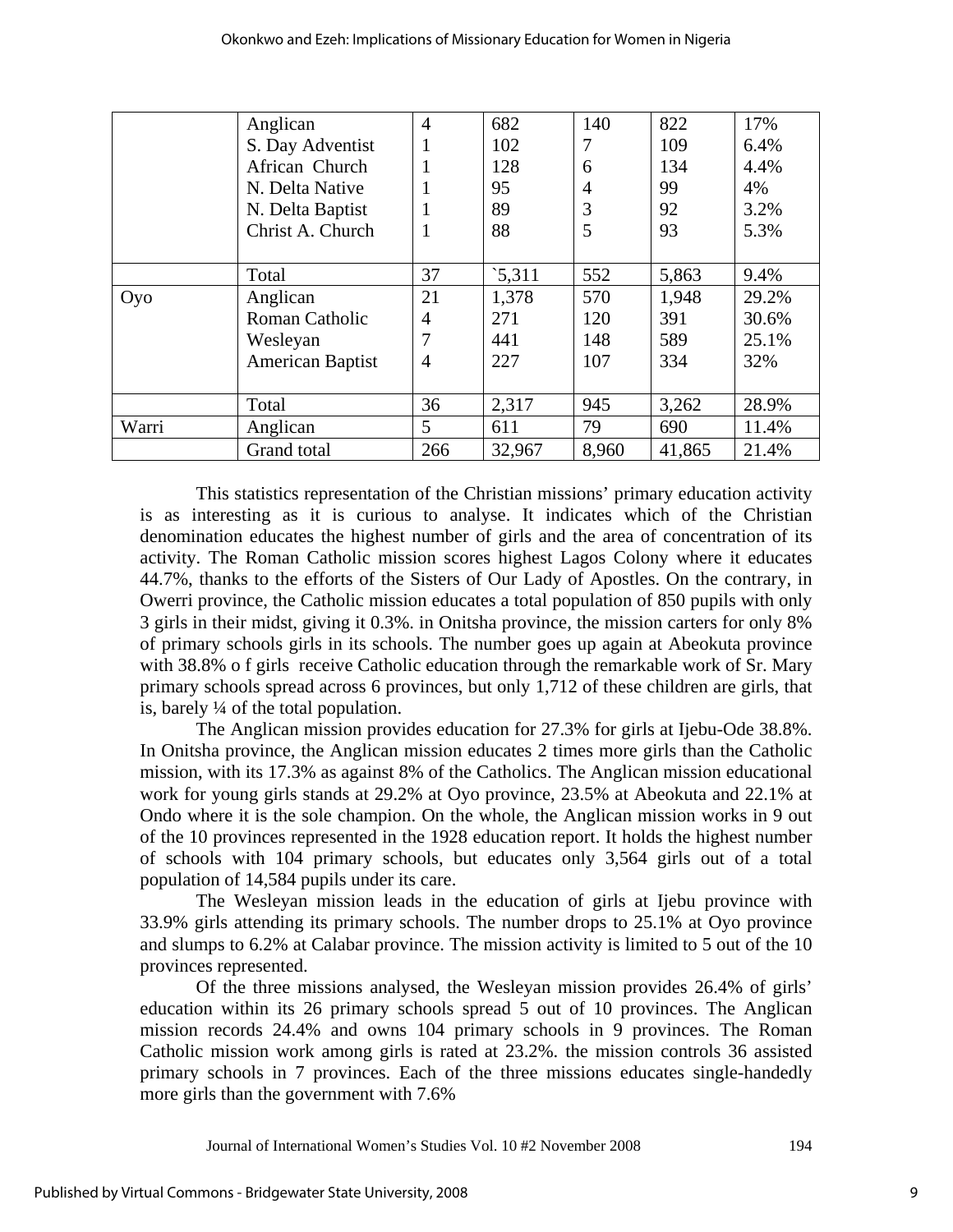|                     | <b>School</b>                   | <b>Boys</b> | <b>Girls</b> |
|---------------------|---------------------------------|-------------|--------------|
| Government          | King's College                  | 156         |              |
|                     | Queen's College                 |             | 43           |
|                     | Bonny                           | 11          |              |
|                     | Warri                           | 19          |              |
| Anglican            | Grammar School, Lagos           | 61          |              |
|                     | Grammar School, Abeokuta        | 19          |              |
|                     | Grammar School, Ibadan          | 14          |              |
|                     | Grammar School, Ijebu           | 18          |              |
|                     | Girls High School, Ijebu        |             | 2            |
|                     | Girls High School, Lagos        |             | 8            |
|                     |                                 |             |              |
|                     | Dennis Memorial School; Onitsha | 80          |              |
| Roman Catholic      | St. Gregory, Lagos              | 63          |              |
| Wesleyan            | Boys High School, Lagos         | 36          |              |
|                     | Elekuro, Ibadan                 | 10          |              |
| United Free Church  | Hope Waddell Institute, Calabar | 45          |              |
|                     | Duke town, Calabar              | 17          |              |
| Primitive Methodist | Uzuakoli Institute              | 25          | ---          |
| American Baptist    | <b>Baptist Academy, Lagos</b>   | 24          |              |
| Undenominational    | Boys High School, Ondo          | 14          | ---          |
|                     | Total                           | 612         | 53           |

**Table 3. Secondary education in government and assisted schools in 1928.** 

 The empty spaces in the column for girls in table 3 speak eloquently of the position of girls' secondary education in 1928. While the government educates 43 girls in its secondary school primary school curriculum. One is therefore left with the gloomy picture of 53 girls' secondary education in Nigeria.

 The bleak position of female education, with regards to both the content of instruction and numerical strength, remained unchanged until 1930 when the colonial administration decided to set up a common syllabus for both sexes. Article 78 of the educational policy 1930 reads thus:

It is recognized that throughout the country generally, the elementary stage of education will be given in mixed schools and that the syllabus for boys and girls will be identical, with the exception that special subjects, such as training in agriculture and other hand work (Public Record Office 1930, C.O.583/173/4).

 While the than Director of education, E.R. J. Hussey began to acknowledge the necessity to upgrade girls' education at the elementary level, he was still in no doubt influenced by the paternalist Victorian ethos which worked under the assumption that female education was for domestic functions and the male for public life. Seventeen years after, in 1947 precisely, the numerical strength of girls was 7.1% in the voluntary agency schools (S. Phillipson 1948: 109).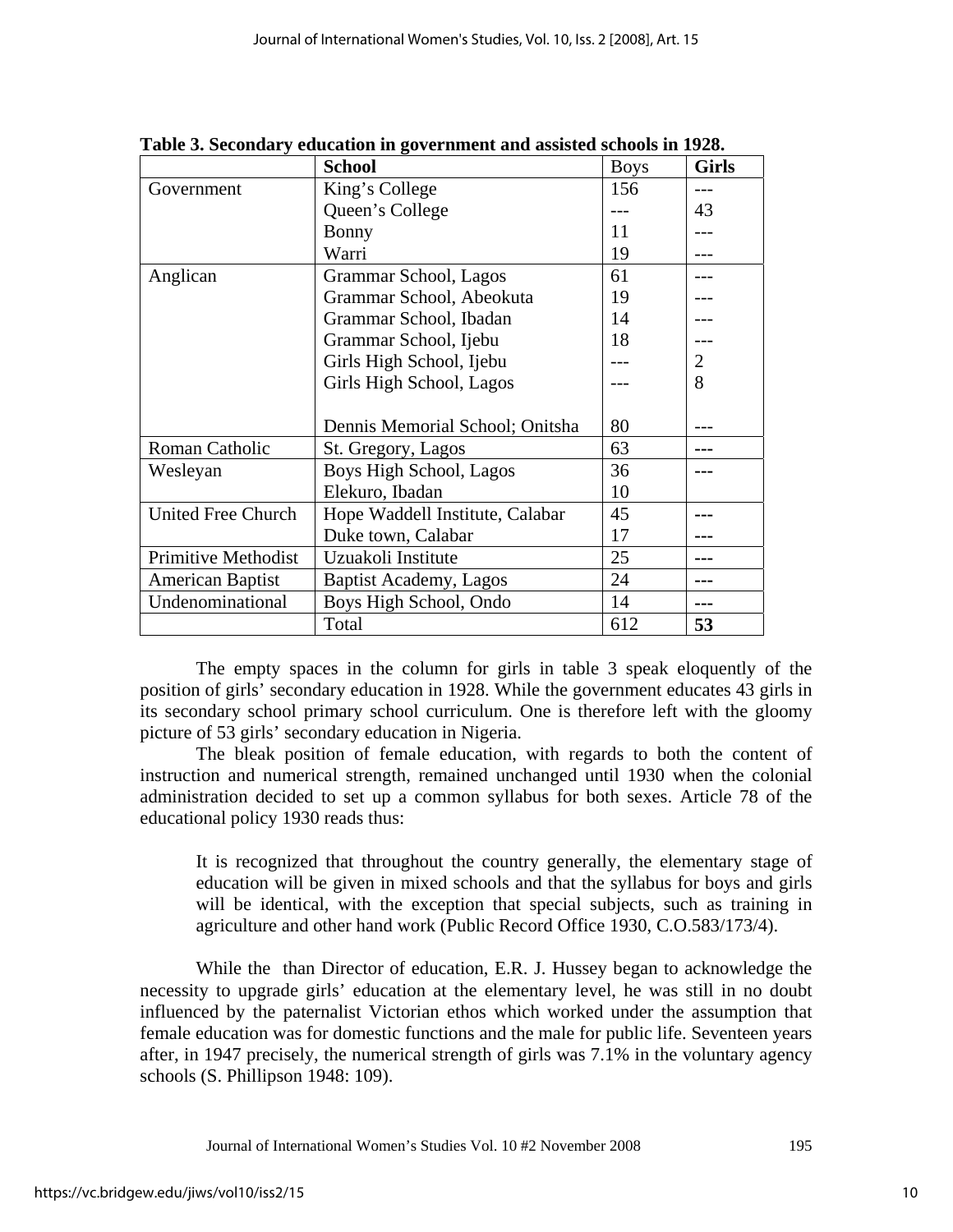The weak position of girls in obtaining formal literary education, under colonial government, reflected the strong absence of women in holding strategic posts at the dawn of the political independence in Nigerian republic, 1960-1965, witnessed an unprecedented male dominance in political affair with no female ministers at both the federal and regional levels (J.M Nasir 2002:47). In the second republic, only three women occupied executive posts as ministers in the federal cabinet. At state level, the government contented itself with the token appointment of a woman commissioner in the state cabinet. Even in the contemporary political situation in Nigeria, S.O. Oyedele has rightly noted that the attainment of effective participation of more women in political to the extent if effecting change is yet to become reality (S.O. Oyedele 2002:74).

#### **Conclusion**

The overall feeble position of female education in comparison to the male counterpart did not augur well for the social, economic and political development of women in Nigeria. At a time when literary education was becoming the master key to a successful life in modern society, the different agencies responsible for the instruction of the Nigerian youth invested in upgrading the formation of boys to the detriment of girls. Consequently, the male population attained a faster and higher level of social advancement. From the economic perspective, the colonial and missionary education entrenched structurally the cult of gender-oriented domestication of women, which stood at variance with the Nigerian women's strong economic contribution in the traditional society. The colonial and missionary policy of education also encouraged a systematic reduction of women to low- paid or unwaged labour. The uneducated or half-educated woman could not compete with the better- educated man in the job market or professional life. Politically, the gross denial of literary education to Nigerian girls undermined and delayed the chances of women's participation in policy making and in the leadership of the nation.

#### **References**

#### **Archival Data**

- Public Record Office. (1902). "Desp0061tch No. 361: the blue book for 1902", *British National Archives, London, C.O. 520/19.*
- Public Record Office. (1903). "The educational proclamation, 1903", British *National Archives, London, C.O. 588/1.*
- Public Record Office. (1903). Annual report on the work of the department of *education", British National Archives, London, C.O. 520/20.*
- Public Record Office. (1905) "Government gazette 1903-1905: The *educational proclamation of 1905", British National Archives, C.O. 591/2.*
- Public Record Office.(1906). "Government gazette May 2 to December 1906", *British National Archives, C.O.591/3.*
- Public Record Office. (1908). "Government gazette-supplement June3, 1908: *The education code", British National Archives, London, C.O. 591/5.*
- Public Record Office. (1910). "Government gazette supplement No. 74 of 7<sup>th</sup> September *1910", British National Archives, London, C.O. 591/7.*